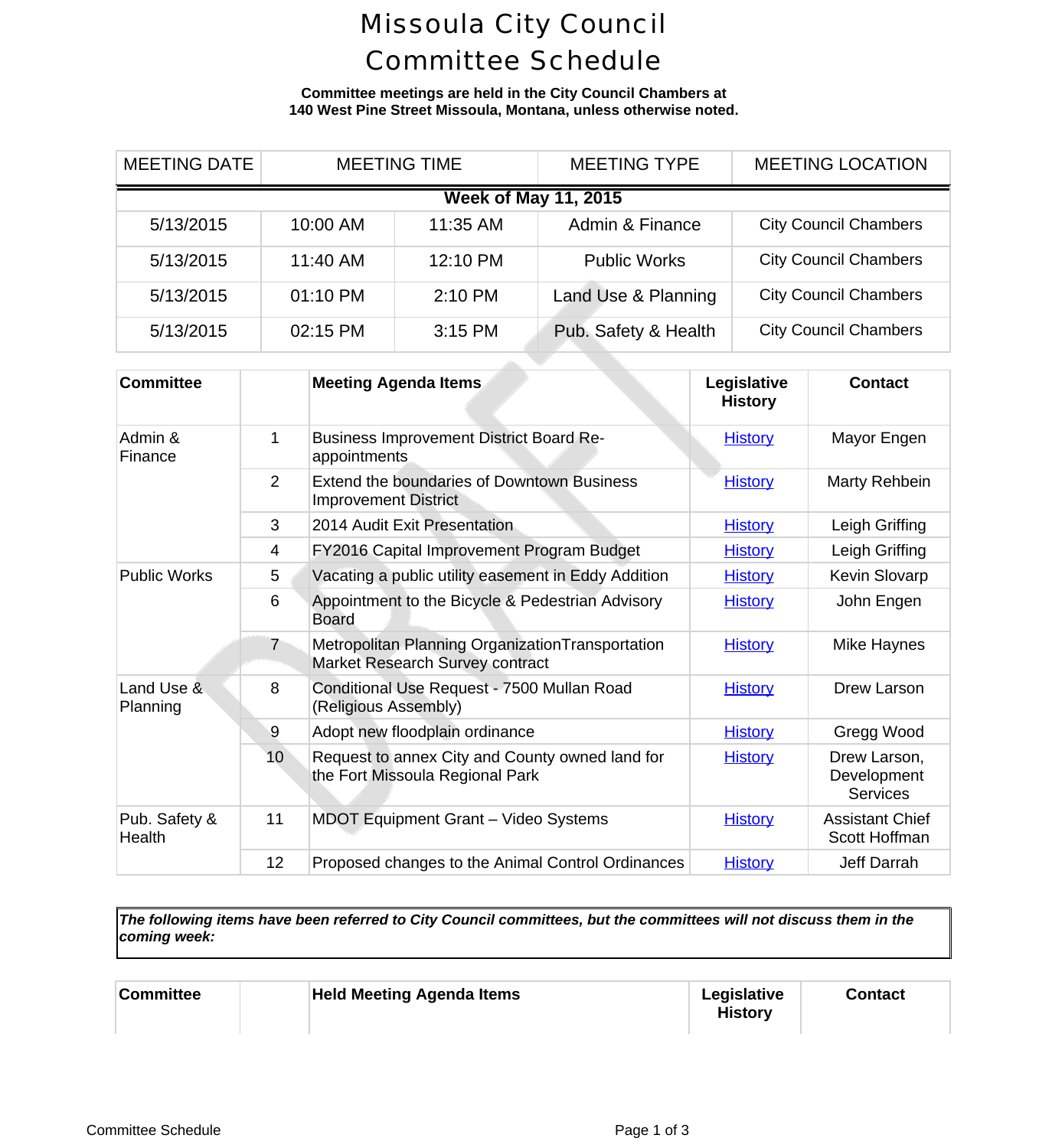## Missoula City Council Committee Schedule

## **Committee meetings are held in the City Council Chambers at 140 West Pine Street Missoula, Montana, unless otherwise noted.**

| Admin &<br>Finance      | 1              | Journal vouchers                                                                                                                                                                       | <b>History</b> | Leigh Gr                                          |
|-------------------------|----------------|----------------------------------------------------------------------------------------------------------------------------------------------------------------------------------------|----------------|---------------------------------------------------|
|                         | $\overline{2}$ | Budget transfers.                                                                                                                                                                      | <b>History</b> | Leigh Gr                                          |
|                         | 3              | <b>Public Art Committee Appointment</b>                                                                                                                                                | <b>History</b> | Kelly E                                           |
|                         | 4              | Contract for the HOME Investment Partnership<br>Program                                                                                                                                | <b>History</b> | Nancy H                                           |
| Parks &<br>Conservation | 5              | Urban Forest Management Plan Update                                                                                                                                                    | <b>History</b> | Chris B                                           |
| Comm. of the<br>Whole   | 6              | Updates from Council representatives on the Health<br>Board, Community Forum, Transportation Policy<br>Coordinating Committee, other boards and<br>commissions as necessary. (Ongoing) | <b>History</b> | Marilyn N                                         |
|                         | $\overline{7}$ | Update from Missoula Economic Partnership<br>President/CEO James Grunke                                                                                                                | <b>History</b> | Marilyn N                                         |
|                         | 8              | <b>Broadband RFP</b>                                                                                                                                                                   | <b>History</b> | Bryan von L                                       |
|                         | 9              | Bi-annual meeting with the Chamber of Commerce                                                                                                                                         | <b>History</b> | Marilyn N                                         |
|                         | 10             | Community Based Organizations in the Budget<br>Process                                                                                                                                 | <b>History</b> | Marilyn N                                         |
|                         | 11             | <b>Mountain Water Acquisition Update</b>                                                                                                                                               | <b>History</b> | Bryan von L                                       |
| Land Use &<br>Planning  | 12             | Annexation, (see separate list at City Clerk's Office<br>for pending annexations) (Ongoing in committee)                                                                               | <b>History</b> | <b>Marty Re</b>                                   |
|                         | 13             | Discussion of City planning issues with members of<br>the Planning Board.                                                                                                              | <b>History</b> | Jason W                                           |
|                         | 14             | Adopt broadband standards for the City of Missoula                                                                                                                                     | <b>History</b> | Brian von L                                       |
|                         | 15             | Conditional Use request for 1610 Russell St.                                                                                                                                           | <b>History</b> | Ben Bre                                           |
|                         | 16             | Appointments to the Historic Preservation<br>Commission                                                                                                                                | <b>History</b> | Kelly E                                           |
| Pub. Safety &<br>Health | 17             | Fire Department update.                                                                                                                                                                | <b>History</b> | Jason D                                           |
|                         | 18             | Safety aspects of management of the urban deer<br>population in the city of Missoula.                                                                                                  | <b>History</b> | <b>Dick Haine</b><br>Wilkir                       |
|                         | 19             | Discussion with Crime Victim Advocate Office.                                                                                                                                          | <b>History</b> | Jon Wil                                           |
|                         | 20             | Air quality issues related to railroad operations in<br>and through Missoula.                                                                                                          | <b>History</b> | Dave Stro                                         |
|                         | 21             | Review referrals held in committee for removal                                                                                                                                         | <b>History</b> | <b>Marty Re</b>                                   |
|                         | 22             | Police Department update.                                                                                                                                                              | <b>History</b> | Mike Br                                           |
|                         | 23             | Revisit Pawn Brokers Ordinance #3530                                                                                                                                                   | <b>History</b> | <b>Emily Bel</b><br><b>Adam Hertz</b><br>von Loss |
| <b>Public Works</b>     | 24             | Joint Trenching Agreement between utilities and City<br>of Missoula                                                                                                                    | <b>History</b> | Caitlin Col<br>Jason W                            |
|                         | 25             | Amending Title 12.14 - Right-of-way                                                                                                                                                    | <b>History</b> | Doug H                                            |